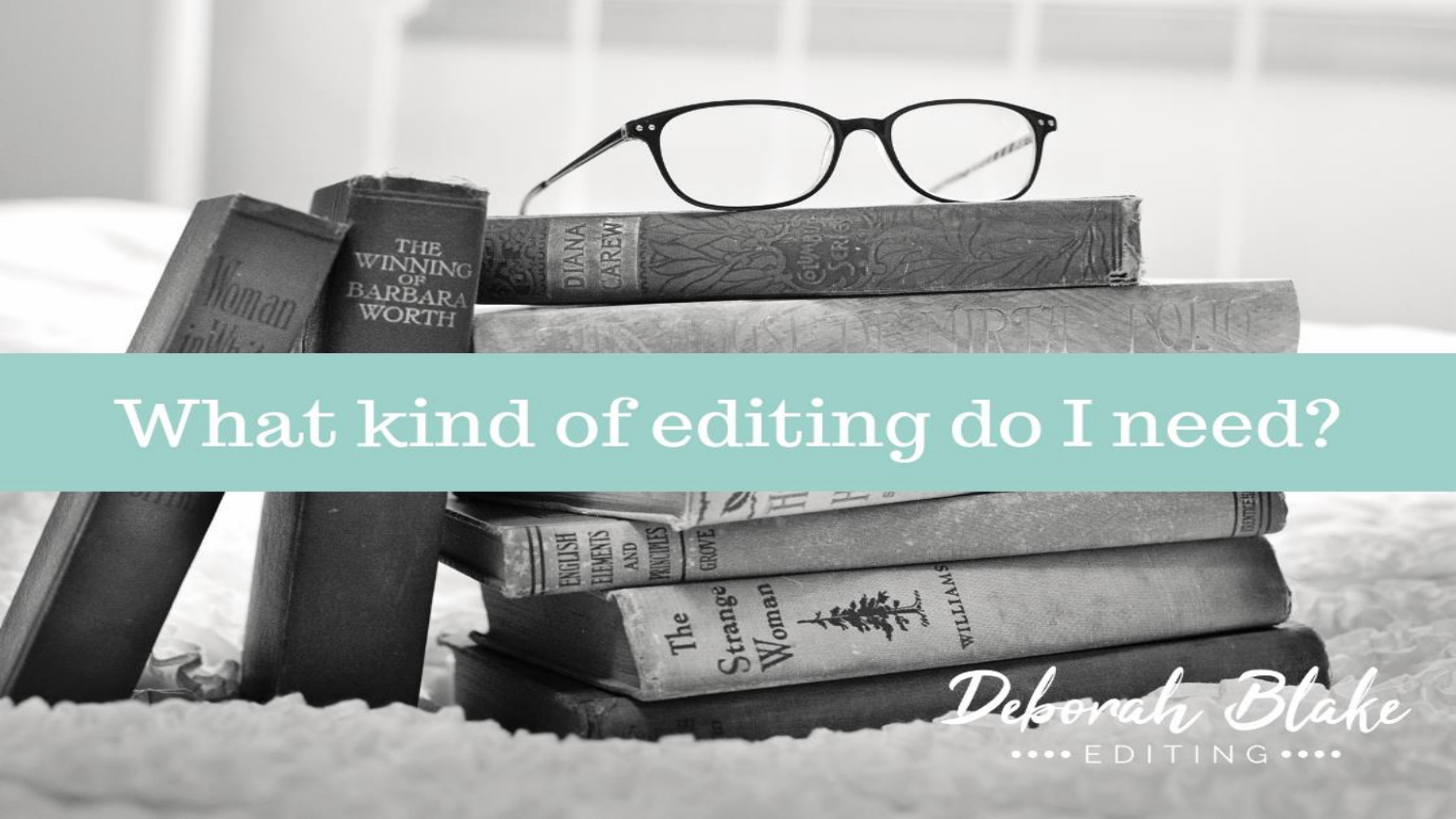The editing process can seem daunting to anyone who isn't familiar with it. With so many different types, how do you know which one to choose? Here's a brief guide explaining what to expect at each level.



### COPY EDITING

LINE EDITING

#### DEVELOPMENT EDITING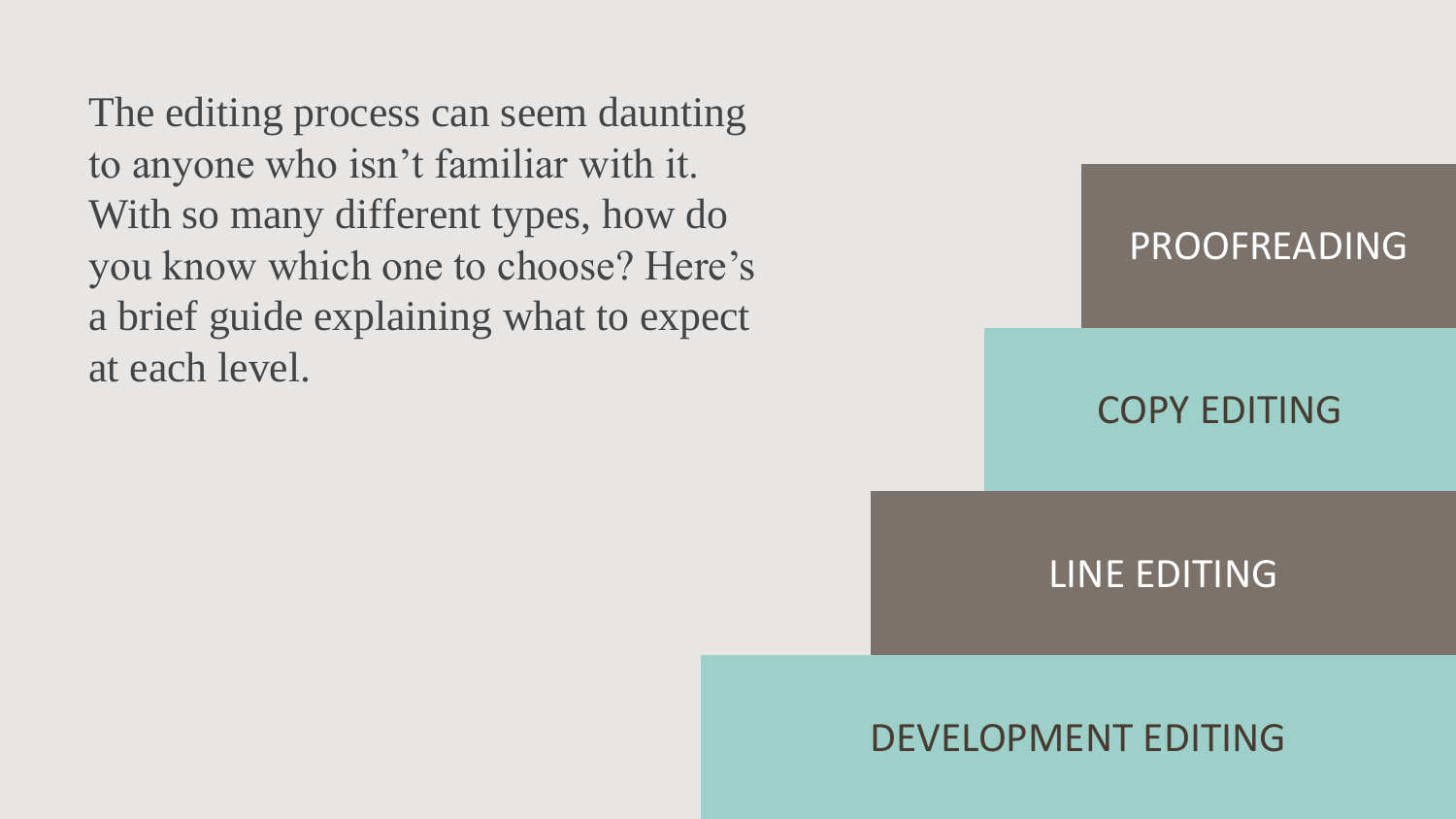Development editing is the first step. It looks at the big-picture issues of a story, rather than the mechanics of the writing. The editor will be concentrating on:

Plot Characterisation Structure Tension Pacing Theme Genre Narrative style



## DEVELOPMENT EDITING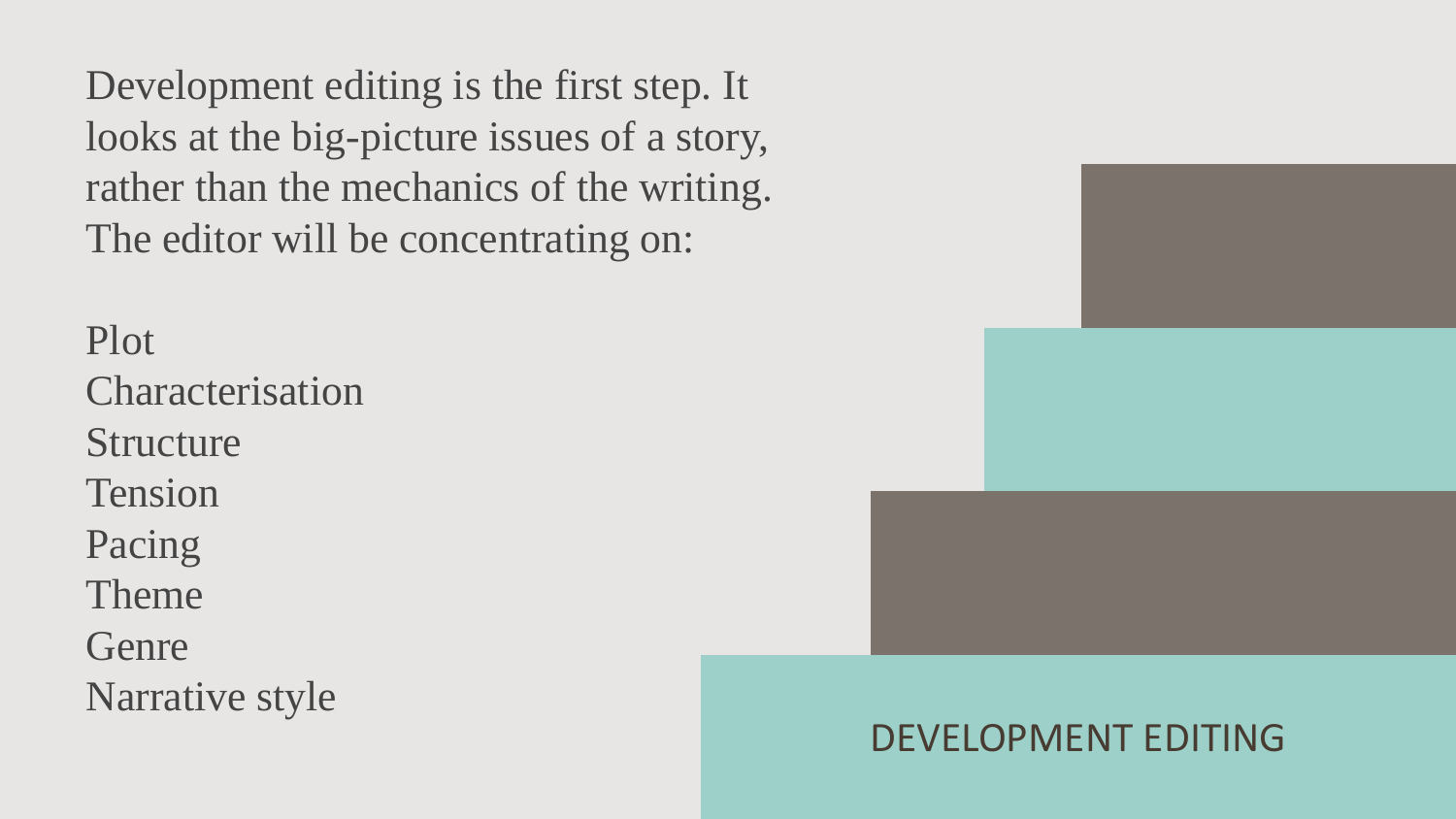When the development editor has finished, you'll have a story that will keep your readers gripped. They'll be rooting for your characters and itching to find out what happens but not wanting the book to end.



#### DEVELOPMENT EDITING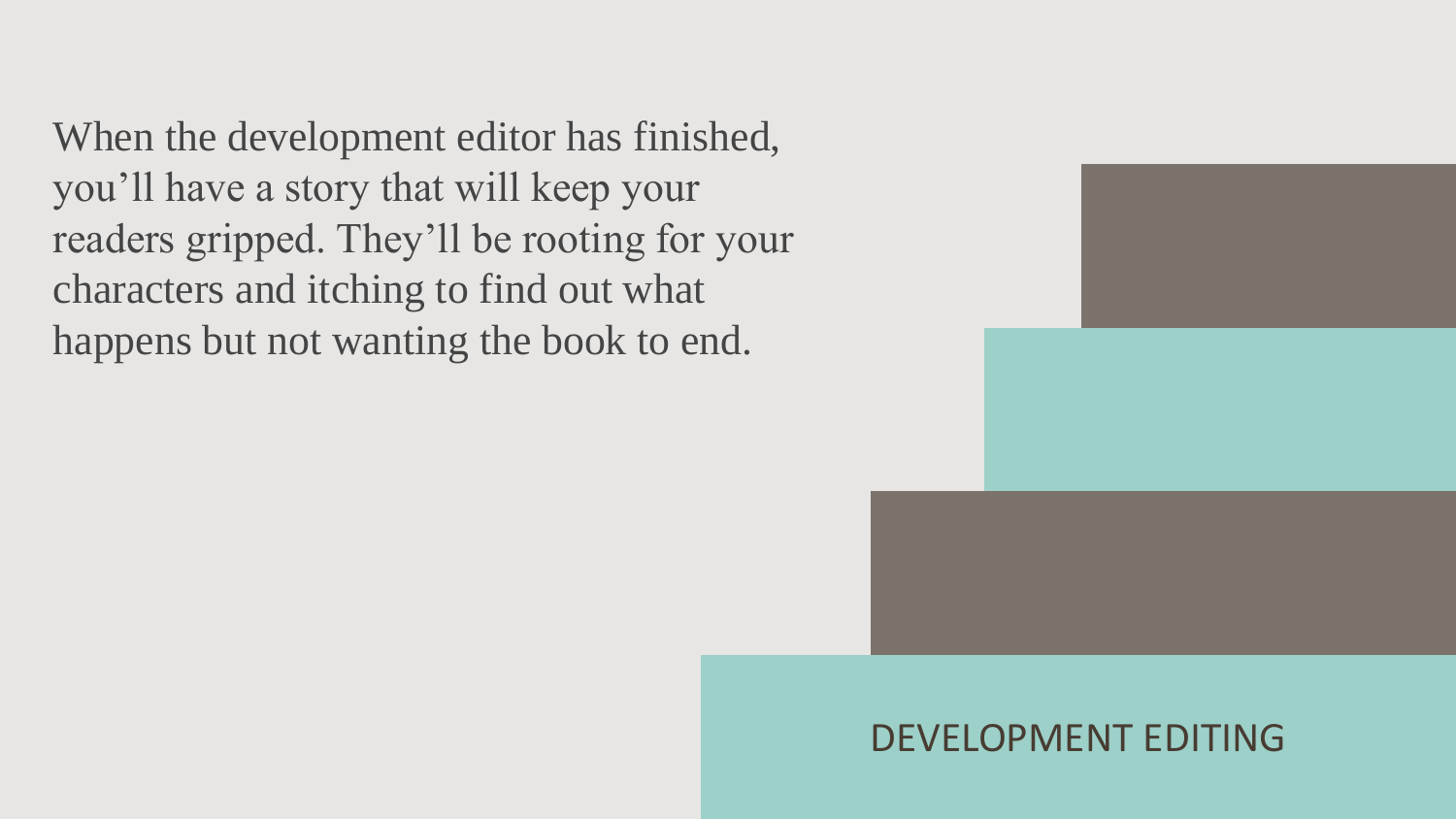Line editing is the second stage. This sentence-level editing focuses on improving the text by looking at areas such as:

**Clarity** Sentence structure Dialogue Wordiness Repetition Right balance of show & tell Too much description

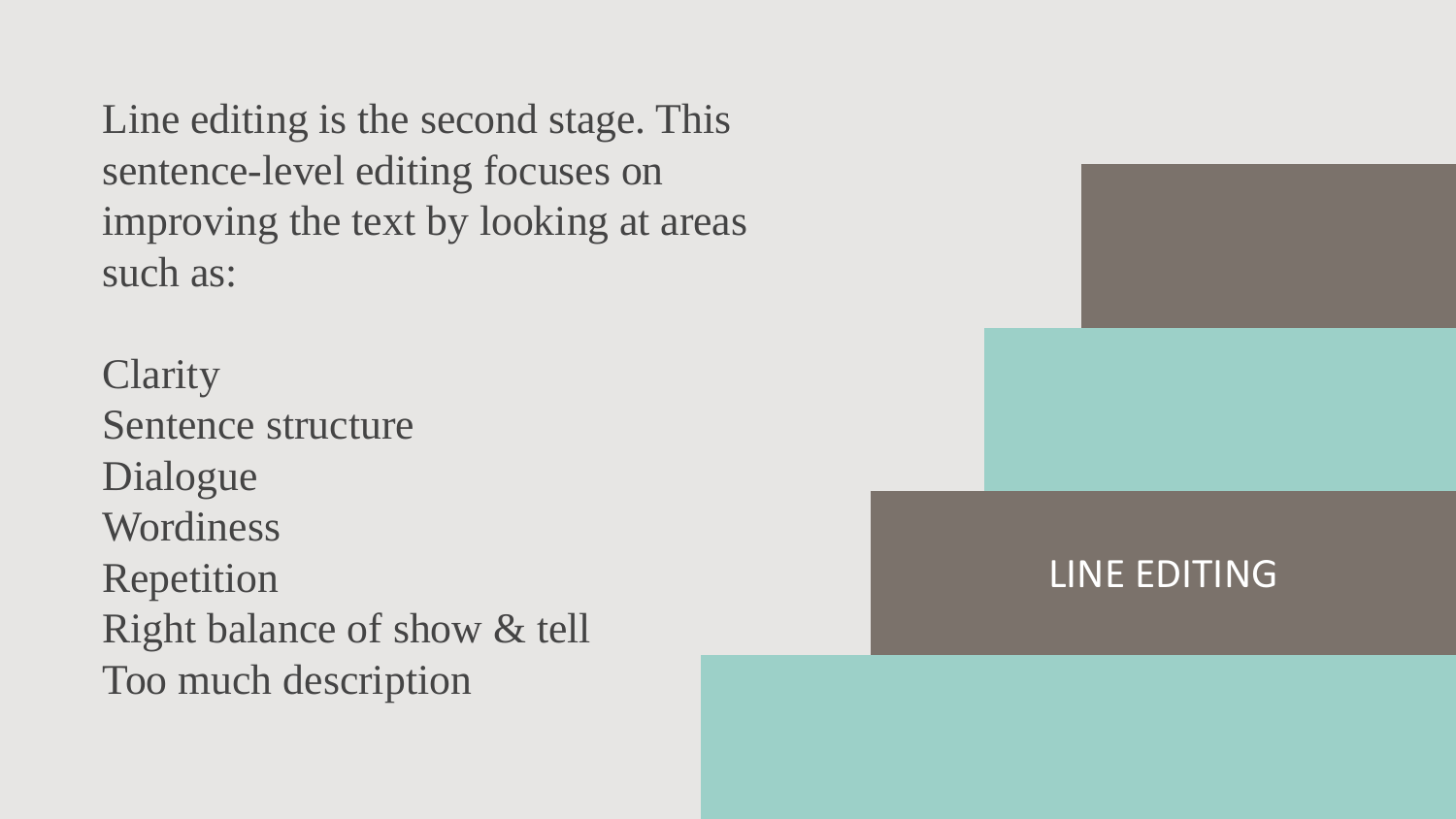After line editing, your sentences will flow beautifully, and the dialogue will be totally in keeping with your characters' personalities. Nothing will distract your readers from enjoying the story that you've worked so hard to create. Despite everything that's gone on behind the scenes, it will still be your story and your voice. That won't change.

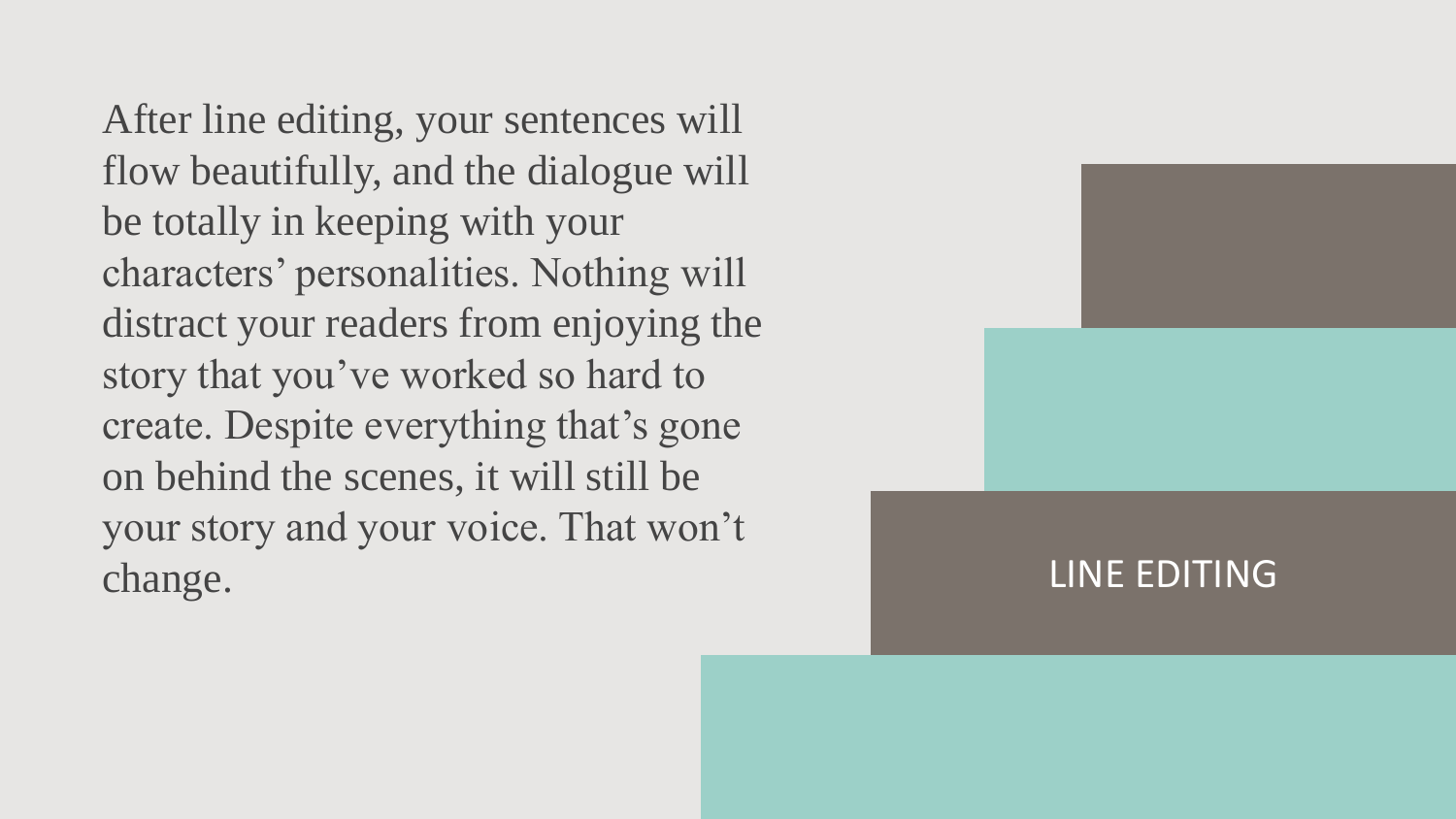Next comes the copy edit. Sometimes there's an overlap between this and line editing, but generally a copy editor will be checking for:

COPY EDITING

**Clarity Consistency** Minor plot holes Timelines Basic facts Spelling, grammar and punctuation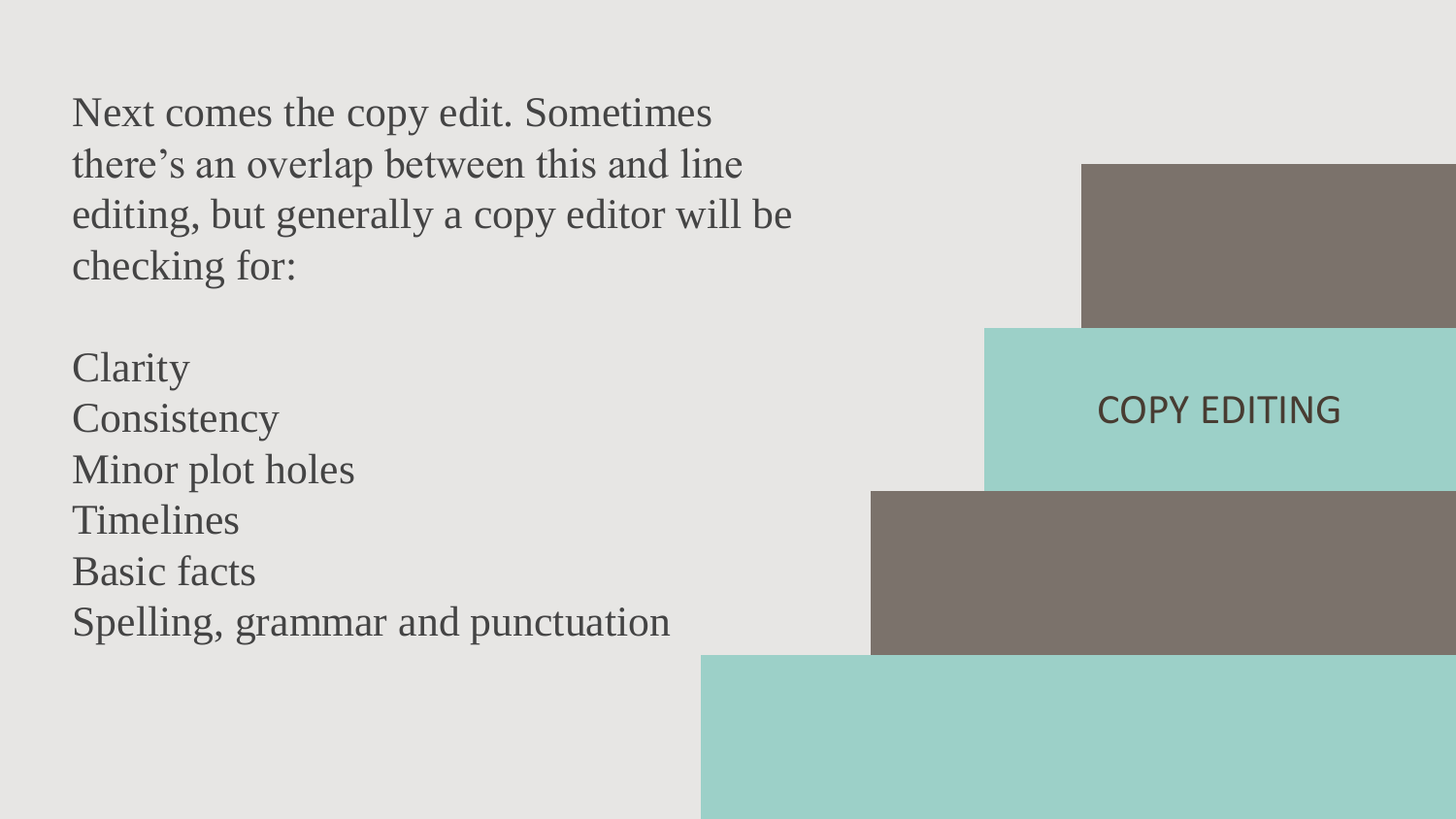The copy editor will give you style sheets containing the decisions they've made. They will include details of your characters' traits, timeline of events, locations, and spelling choices. If you later decide to turn your novel into a series, you can use the style sheets to make sure everything follows on perfectly.

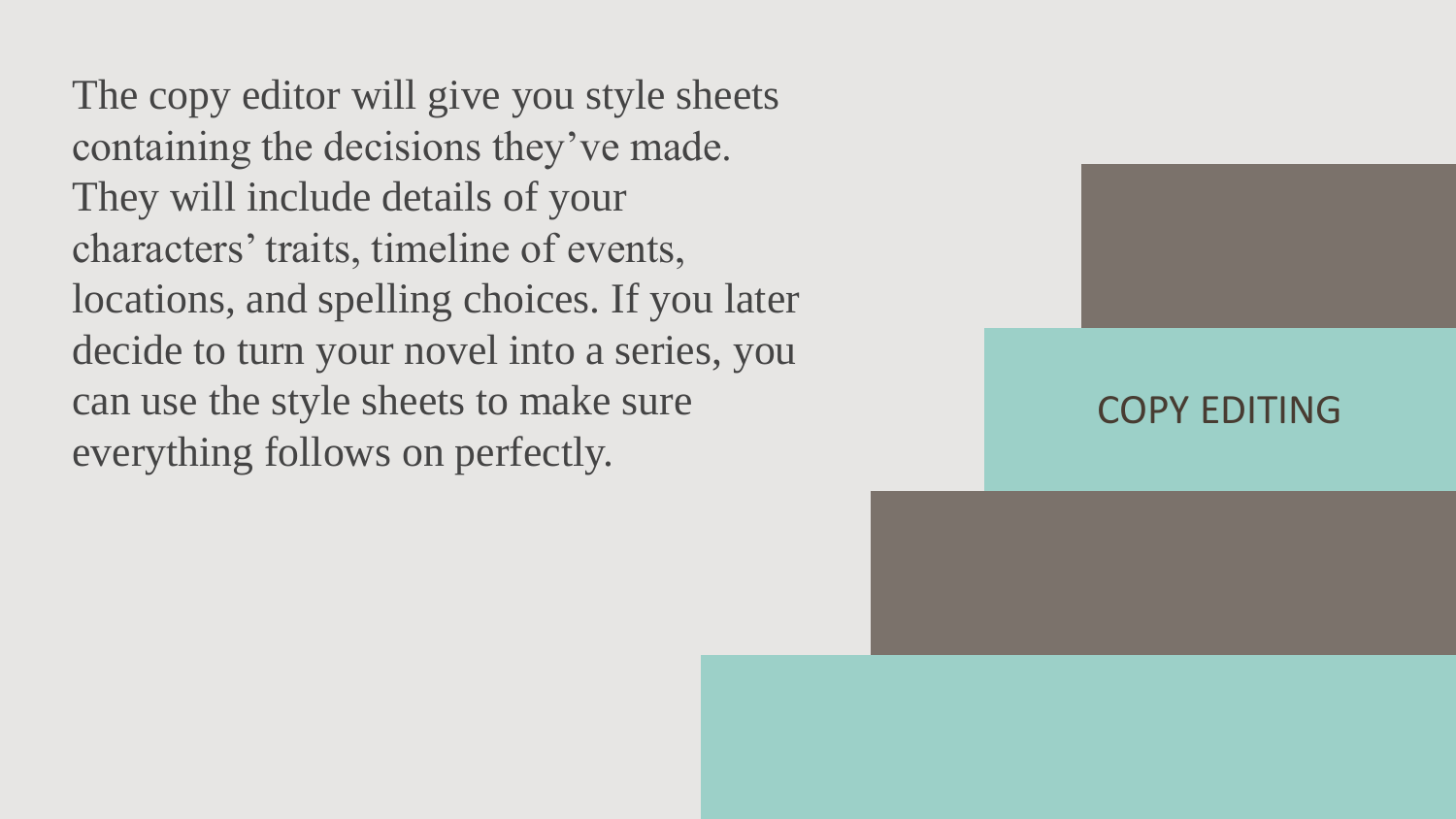Proofreading is the final stage. Think of it as a kind of literary quality control. The proofreader will go through your manuscript to check for any errors that have slipped through including:

Formatting errors Page and chapter numbering Spelling, punctuation and grammar **Consistency**